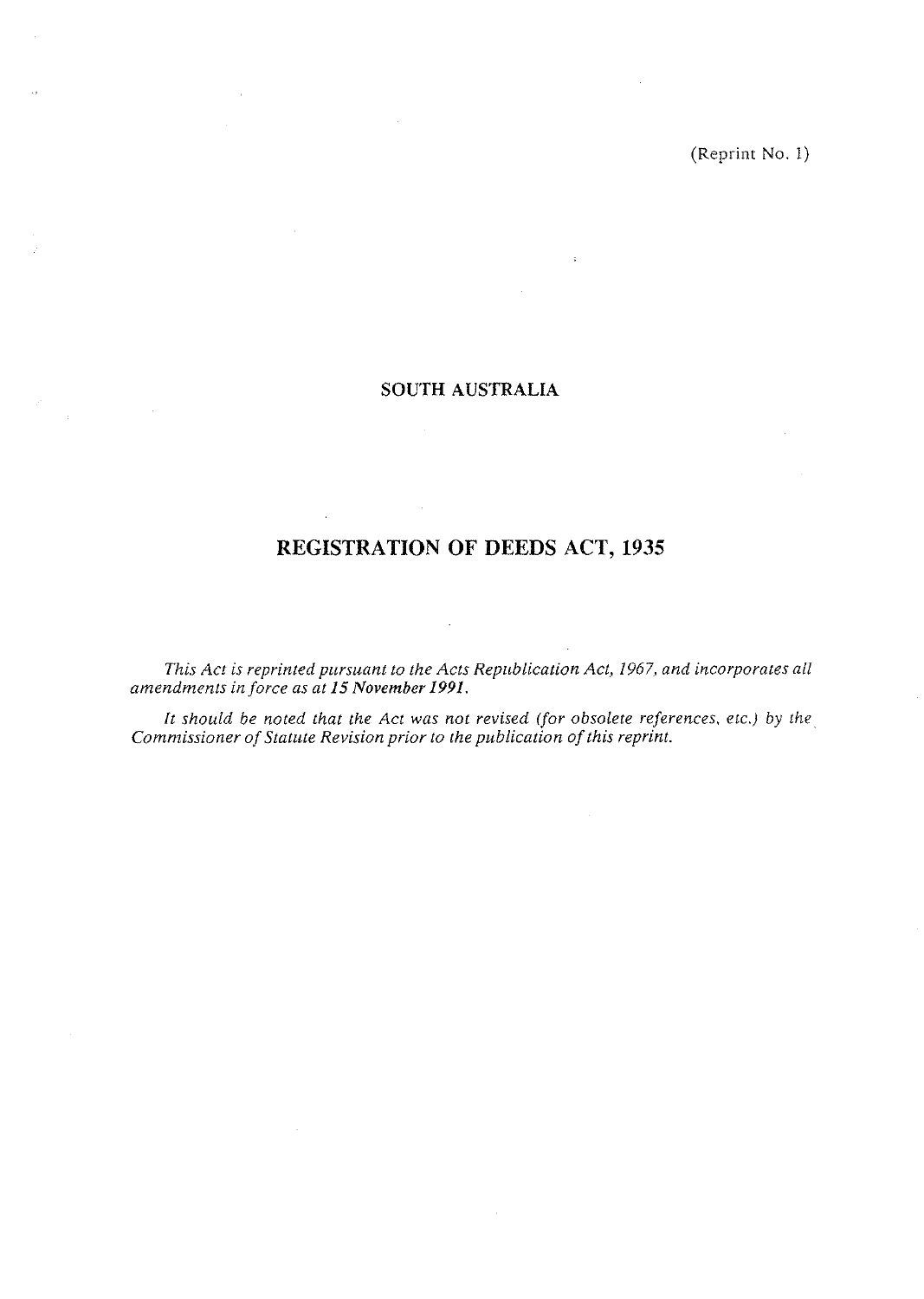## **SUMMARY OF PROVISIONS**

PART l

#### PRELIMINARY AND ADMINISTRATIVE PROVISIONS

Section

- I. Short title
- 2. Division of Act 3. Repeal 2. Division<br>
3. Repeal<br>
4. Savings<br>
5. Interpre<br>
6. Registre<br>
7. Validati<br>
8. Neglect
- 
- *5,* Interpretation
- *b.* Registrar-General and Deputy Registrars-General
- *7.* Validation of certain acts. etc.
- Neglect of duty by registrar

#### PART ll

#### REGISTRATION

- Application of this Part
- $\frac{9}{10}$
- Instruments to be registered and the effect of registration Registration of memorandum of appointment of new trustees 10<sub>a</sub>
- 
- Mode of registration<br>Proof or acknowledgment of execution
- 
- 
- Inaccurate memorials
- Registration of two or more writings affecting same land Time for registering instruments executed outside the State
- 
- Time for registering wills
- 
- Time for registering wills where party disabled Time for registering wills in case of concealment or suppression Registration of judgments
- 
- 
- Certificate of judgment<br>Discharge of mortgages and judgments<br>Particulars of certificate<br>Effect of certificate of discharge<br>Provisions as to keeping memorials<br>Index of memorials
- 
- $1123115678$ <br> $12351567$ <br> $12322222222$ <br> $2222222$
- 
- $\overline{28}$ .
- $\overline{29}$ .
- Proof of lost instrument by memorial Registration of warrants of attorney Registration not to affect construction of Instrument  $30.$

#### PART Ill

#### DEPOSIT

#### **Deposir** of **Documenrs** *affecting* Land

 $31$ <br> $32$ <br> $33$ <br> $34$ <br> $35$ Deposit of documents affecting land

Production of deposited documents<br>Inspection of deposited documents

- 
- 
- Certified copies and duplicates of deposited deeds<br>Protection to persons acting under registered and deposited power of attorney

#### PART IV

#### ENROLMENT

- 
- 36. Enrolment of instruments for proof 37. Production of enrolled instruments 38. Enrolment of wills
- 

#### PART V

#### GENERAL PROVISIONS

- 39. Effect of enrolment and deposit<br>40. Amendment of errors<br>41. Searches
- 
- 
- 
- 11. Searches<br>
13. Forgery, etc.<br>
14. Evidentiary 44. **Evidentiary effect of registrar's certificate**<br>45. Regulations
- **45.** Regulations

#### **SCHEDULES**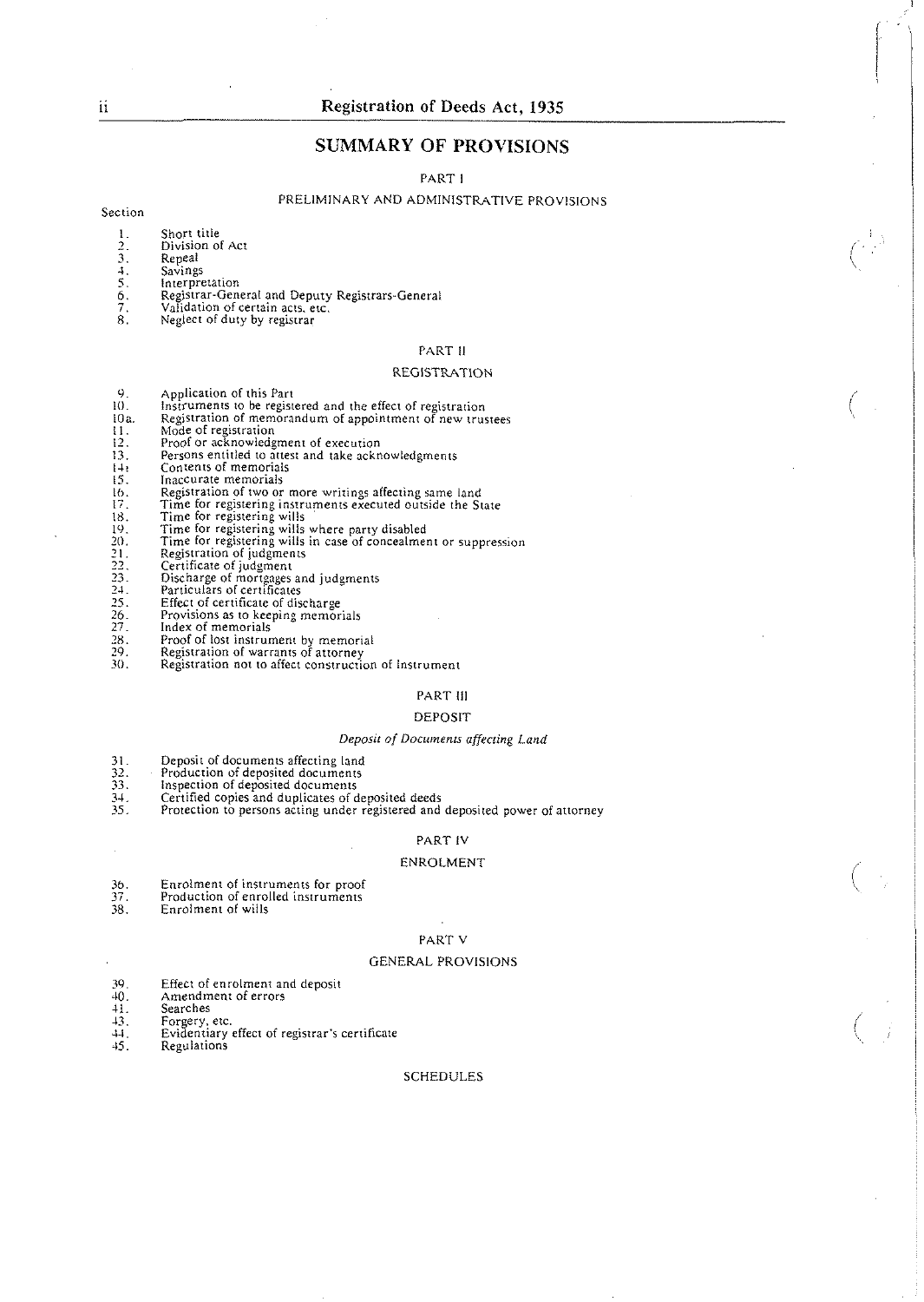# **REGISTRATION OF DEEDS ACT, 1935**

being

Registration of Deeds Act, 1935. No. 2221 of 1935 [Assented to 21 November 1935]

as amended by

Registration o[ Deeds Act Amendment Act. 1962. No. 18 of 1962 {Assented to **25** October 19621 Registration of Deeds Act Amendment Act, 1973, No. 47 of 1973 [Assented to 8 November 1973] Statute Law Revision Act. 1973. No. 77 of 1973 JAssented to 6 December 1973] Statutes Amendment (Change of Name) Act. 1980, No. 69 of 1980 [Assented to 13 November 1980]<sup>1</sup> Registration of Deeds Act Amendment Act. 1982. No. 61 of 1982 [Assented to 1 July 1982]<sup>2</sup> fiegistration of Deeds Act Amendment Act. 1987. No. **24** of 1987 [Assented to ib April iYK7j

Note: Asterisks indicate repeal or deletion of text. For further explanation see Appendix.

## **An Act to consolidate certain Acts providing for the registration, deposit, and enrolment of deeds, wills, judgments, conveyances, and other instruments and documents.**

BE IT ENACTED by the Governor of the State of South Australia, with the advice and consent of the Parliament thereof, as follows:

#### PART I

#### PRELIMINARY AND ADMINISTRATIVE PROVISIONS

#### **Short title**

**1.** This Act may be cited as the *Registration of Deeds Act, 1935.* 

#### **Division of Act**

**2.** This Act is divided into Parts as follows:

PART I-Preliminary and administrative provisions.

- PART II-Registration.
- PART III-Deposit.

PART IV-Enrolment.

PART V-General provisions.

#### **Repeal**

**3.** This Act is a consolidation of the Acts mentioned in the first schedule to this Act and the said Acts are herebv repealed.

<sup>&#</sup>x27;Came into operation I July 1981: Gaz. 25 June 1981. p. 1896.

<sup>&</sup>lt;sup>2</sup> Came into operation 18 October 1982: Gaz. 16 September 1982. p. 800.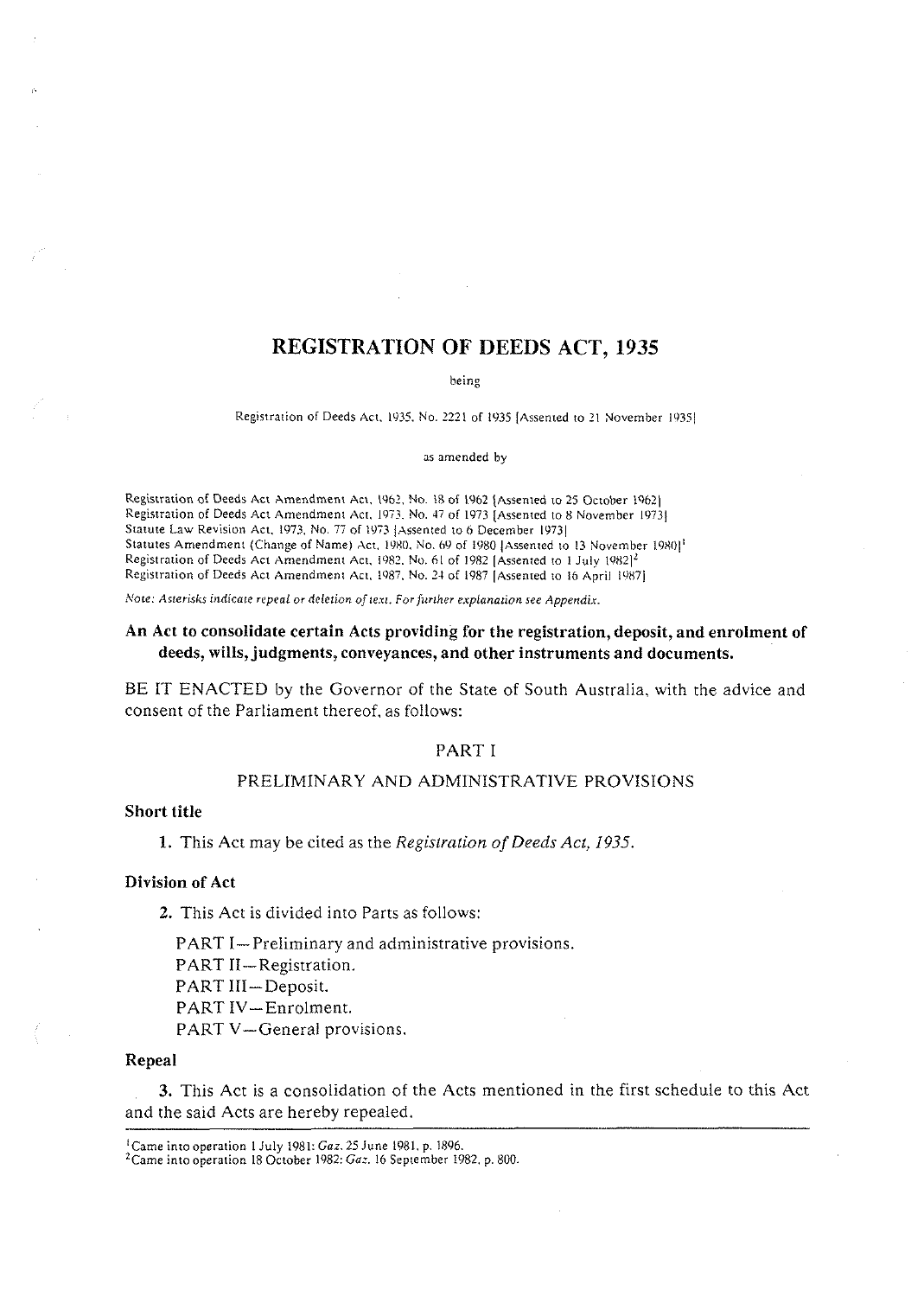## Savings

- 4. Notwithstanding such repeal the following provisions shall have effect:-
	- (a) Every instrument of any kind registered, deposited, or enrolled under any of the repealed Acts shall be deemed to have been registered, deposited, or enrolled under this Act, and this Act shall be deemed to have been in force when it was so registered, deposited, or enrolled:
	- (bi Every person holding office as Registrar-General or a Deputy Registrar under the repealed Acts shall continue in office as such under this Act under the title of Registrar-General of Deeds or Deputy Registrar-General of Deeds respectively. Every reference in any Act to the Registrar-General or a Deputy Registrar holding office under any of the repealed Acts shall be deemed to be a reference to the Registrar-General of Deeds or a Deputy<br>Registrar-General of Deeds, as the case may be:
	- (c) All rules and regulations made under the repealed Acts and in force at the commencement of this Act shall remain in force as if they were regulations made under this Act, and as if this Act had been in force when they were made:
	- (d) The public office at Adelaide established under the Acts repealed by this Act for the purpose of the registration, deposit, and enrolment of instruments shall continue to exist under the name of the General Registry Office:
	- (el All other acts, matters, and things commenced, done, made, or executed under the repealed Acts and pending or in force at the commencement of this Act shall continue and be completed or remain in force under this Act as if they had been commenced, done, made, or executed under this Act and this Act had been in force when they were so commenced, done, made, or executed.

## Interpretation

5. In this Act, unless the context otherwise requires-

- "duplicate original", in relation to an instrument, means a copy of the instrument signed by the parties to the instrument:
- "instrument" includes any deed, conveyance, contract in writing, will, probate, Instrument Increases any deca, conveyance, contract in writing, whi, probate,<br>letters of administration with the will annexed, judgment, map, plan, or other<br>document affecting, or which may affect, land in the State:<br>"regi
- any Deputy Registrar-General of Deeds:
- "registry office" means the public office for the registration of instruments. continued in existence by this Act under the name of the "General Registry Office".

(2) This Act shall be construed subject to the provisions of The Real Property *Acl, 1886.* <sup>I</sup>

## Registrar-General and Deputy Registrars-General

6. (1) The Governor may for the purposes of this Act appoint a Registrar-General of Deeds and such Deputy Registrars-General of Deeds as he deems necessary.

(2) The registrar shall have power to administer oaths and all other powers specified in this Act.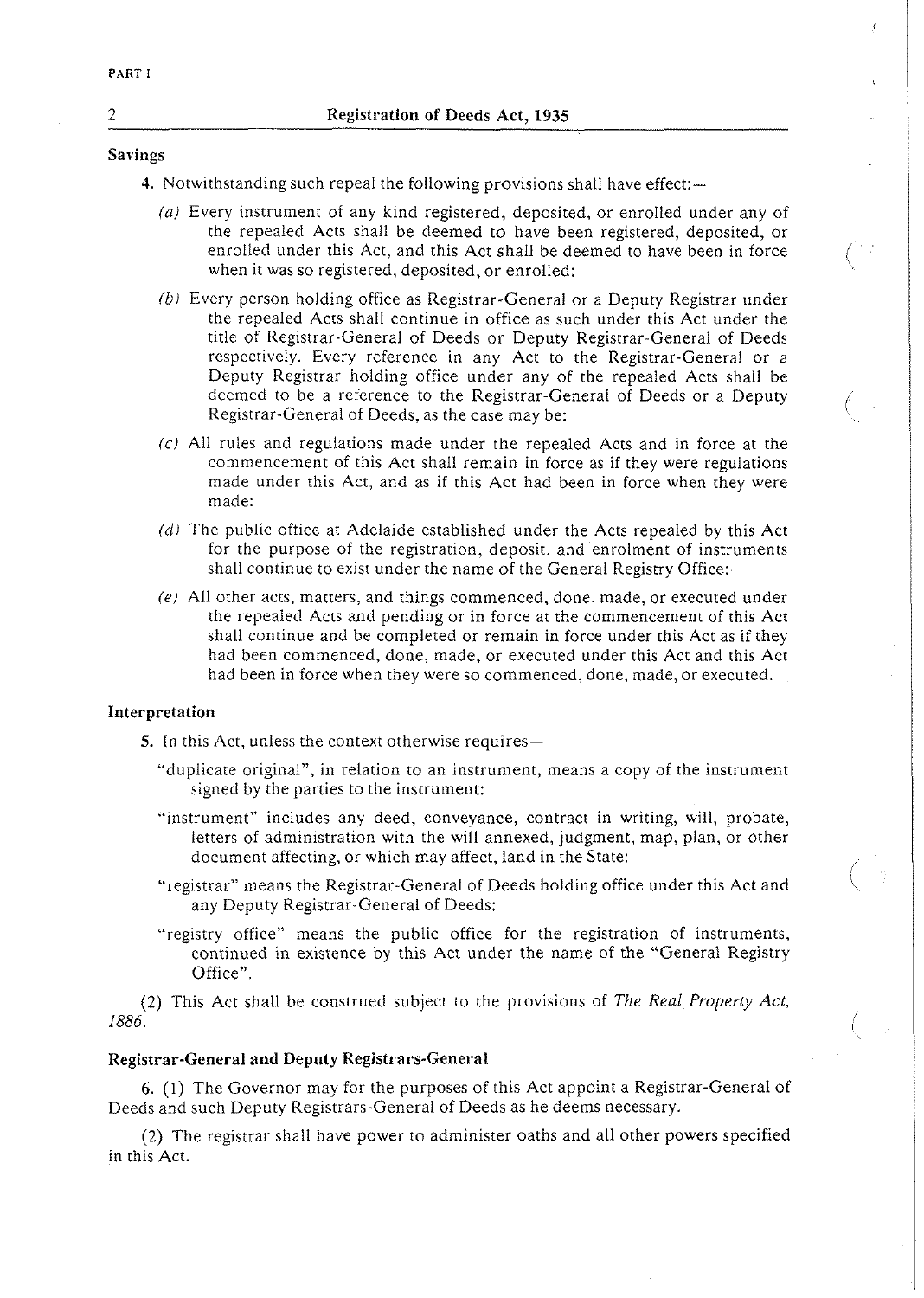| <b>Registration of Deeds Act, 1935</b> |  |  |
|----------------------------------------|--|--|
|----------------------------------------|--|--|

*(3)* A deputy registrar may exercise any power conferred by this Act on the registrar.

(4) Every reference in the other sections to this Act to the registrar shall be deemed to include a reference to every deputy registrar.

#### Validation of certain acts, etc.

**7.** Any act, matter or thing, commenced, done, made or executed by any registrar or deputy registrar in the execution or purported execution of his powers or functions under this Act, shall for all purposes be deemed to be and always to have been as validly, effectually and lawfully commenced, done, made or executed as it would have been had that registrar or deputy registrar, before he entered upon the execution of his office, been sworn before a Judge of the Supreme Court under and in accordance with section 7 of this Act as in force before the commencement of the *Registration of Deeds Act Amendment Act, 1973.* 

#### Neglect of **duty** by registrar

**8.** If the registrar wilfully neglects his duty in the execution of his office according to the'provisions of this Act or wilfully commits or suffers to be committed any undue or fraudulent practice in the execution of his office, he shall pay treble damages with full costs of suit to every person injured thereby, to be recovered by action of debt in the Supreme Court.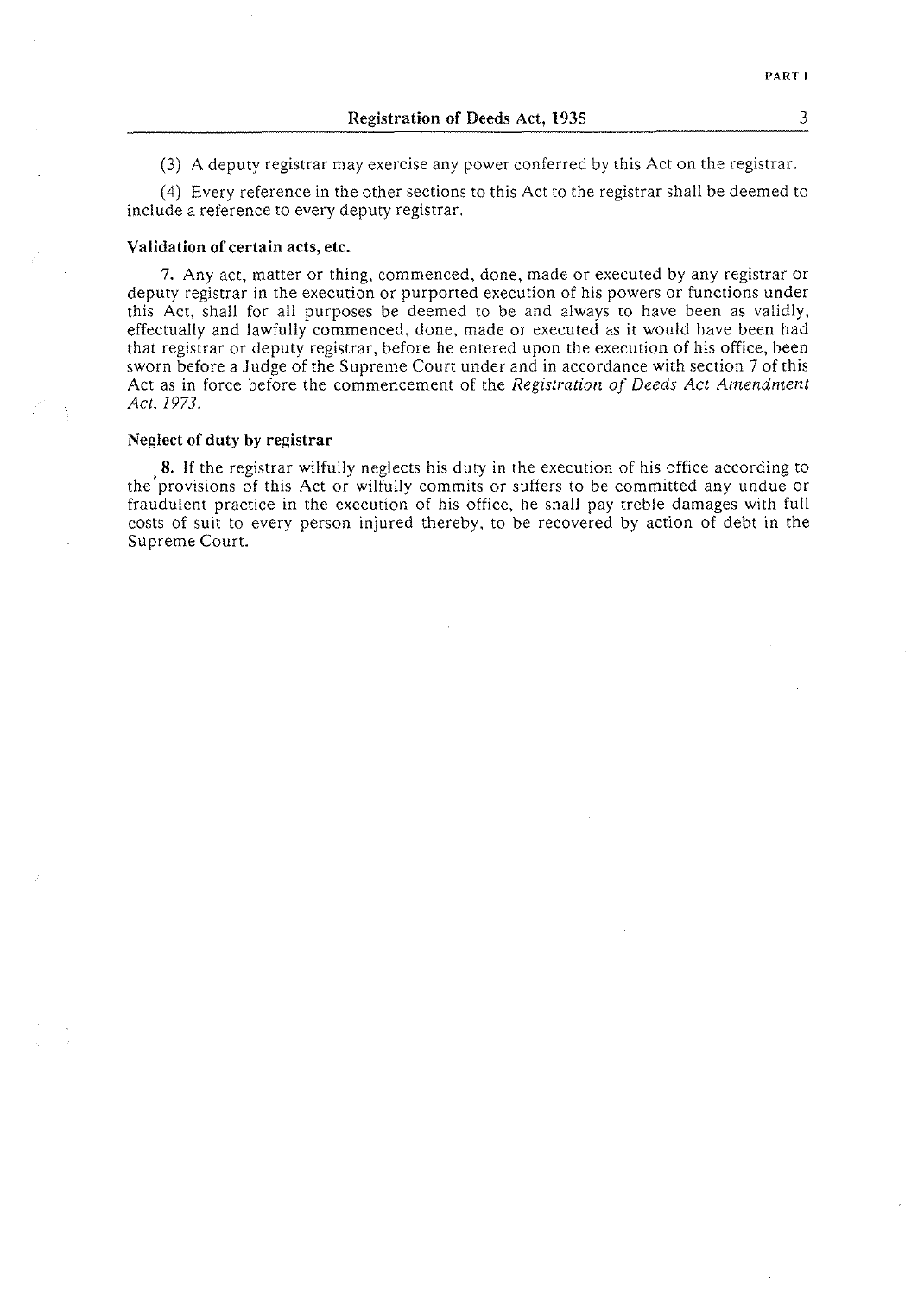$\overline{4}$ 

## PART 11

#### REGISTRATION

#### Application of this Part

9. This Part does not apply to any instrument so far as that instrument relates to land which is subject to The Real Property Act, 1886.

## Instruments to be registered and the effect of registration

10. (1) Every deed, conveyance, or contract in writing, other than a lease for a term not exceeding three years, and every will and every judgment (other than a judgment or recognizance entered into in the name and on account of His Majesty) whereby land may be in any way affected in law or equity may be registered under this Act.

 $\begin{pmatrix} 1 & 1 \\ 1 & 1 \end{pmatrix}$ 

(2) Every such deed, conveyance, contract, or judgment shall, if executed, made. or obtained after the first of March, 1842, be fraudulent and void at law and in equity against any subsequent registered purchaser, mortgagee, or party for or upon valuable consideration unless a memorial thereof is registered under this Act before the registration of the memorial of the deed or conveyance, contract, or judgment under which the subsequent purchaser, mortgagee, or party claims.

(3) Every devise by will shall, if the testator died or dies after the first of March, 1842, be fraudulent and void against any subsequent registered purchaser or mortgagee for or upon valuable consideration and against any *bonafide* registered party having subsequent judgment unless a memorial of the will is registered in accordance with this Part.

(4) This section applies notwithstanding that before or at the time of the making of the subsequent deed, conveyance, or contract or of the entering or acknowledging of the subsequent judgment, the subsequent purchaser or mortgagee had notice of the prior deed, conveyance, contract, judgment, or devise.

#### Registration of memorandum of appointment of new trustees

10a. Any memorandum of appointment of new trustees under Part V of the *Trustee Act, 1936-1953,* may be registered under this Act notwithstanding that the same relates to or affects only personal property and the provisions of sections 11, 12, 13, 14.15 and 28 of this Act so far as the same are applicable shall apply with respect to any such registration.

#### Mode of registration

**11.** (1) Registration of an instrument under this Part shall be effected by a memorial  $\left(\right)$  brought to the registry office, together with the instrument.

(2) The registrar shall examine and compare the memorial with the instrument and if he finds the memorial correct shall endorse a certificate on the instrument that he has examined the memorial thereof and finds it correct.

(3) The certificate may be in the form or to the effect of the second schedule to this Act, and shall mention the day and hour when the memorial was received by the registrar which shall be deemed to be the time of registration.

(4) When registering a will it shall be sufficient to produce in lieu of the will the probate of the will or letters of administration with the will annexed or any exemplification of the probate or letters of administration.

(5) A land grant shall be deemed to be duly registered under this Part if a duplicate thereof is deposited under Part 111 of this Act.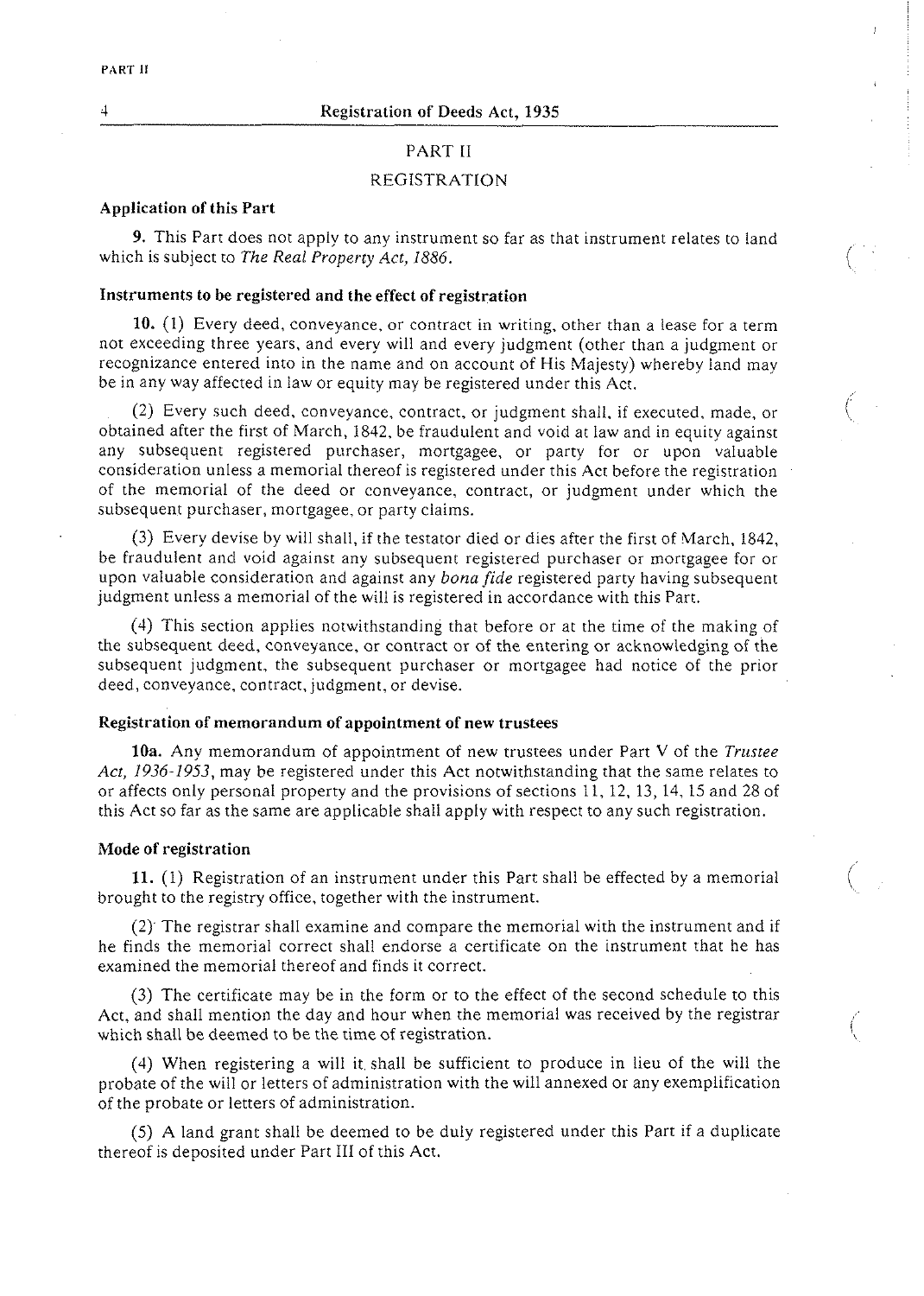#### Proof or acknowledgment of execution

12. (1) If an attesting witness to the execution of any instrument permitred or required by this Act to be registered attends before the registrar or any other person authorized under this Act for the purpose, and by his oath or solemn affirmation proves the due execution of the instrument, or if the granting, conveying, or contracting party to any such instrument attends before the registrar or other authorized person and acknowledges his execution thereof, the registrar or the authorized person shall endorse on the instrument a certificate of such proof being given or acknowledgment being made.

(2) The certificate may be in such of the forms in the third and fourth schedules as is applicable.

#### Persons entitled to attest and take acknowledgments

**13.** (1) The execution of any instrument executed within the United Kingdom may be proved or acknowledged before the mayor or chief officer of any corporate town or before a judge of any of the superior courts of record thereof.

 $(2)$  The execution of any instrument executed in any other part of the British Empire out of the State may be proved or acknowledged before a judge of any superior court of record within that part.

(3) The execution of any instrument executed within the State, either at a greater distance than 30 kilometres from the registry office or by persons or in the presence of witnesses who are unable from sickness or any other infirmity to attend at the registry office, may be proved or acknowledged before any commissioner appointed under this section.

(4) A certificate on an instrument of the proof or acknowledgment or the due execution thereof signed by such mayor, chief officer, judge, or commissioner, shall have the same effect to all intents and purposes as the certificate of the registrar.

(5) For the purpose aforesaid the Governor may appoint by instrument under his hand and seal as many commissioners as he thinks necessary to administer oaths to witnesses and take acknowledgments of parties under this Act.

(6) The execution of instruments to be registered under this Act may also be proved or acknowledged in accordance with the *Evidence Act.* 1929.

#### Contents of memorials

14. (1) The memorial of every instrument not being a judgment shall—

- $(a)$  be as nearly as may be in the form of the fifth schedule to this Act; and
- *(b)* contain the date of the instrument and the names, addresses, and occupations of all the parties thereto, or if the instrument be a will, the name of the devisor and devisees, and the names of all the witnesses to such instrument; and
- $(t)$  mention the nature of the instrument, and the lands (if any) contained in the instrument and the names of all the districts or places within the State where any of such lands are situated, in such manner as they are mentioned in the instrument, or to the same effect.

(2) The registrar shall duly file all memorials in order of time in which they are brought to him; and every memorial shall be numbered, and the day of the month and year, and the hour or time of the day when it is registered shall be entered in the margin of the memorial.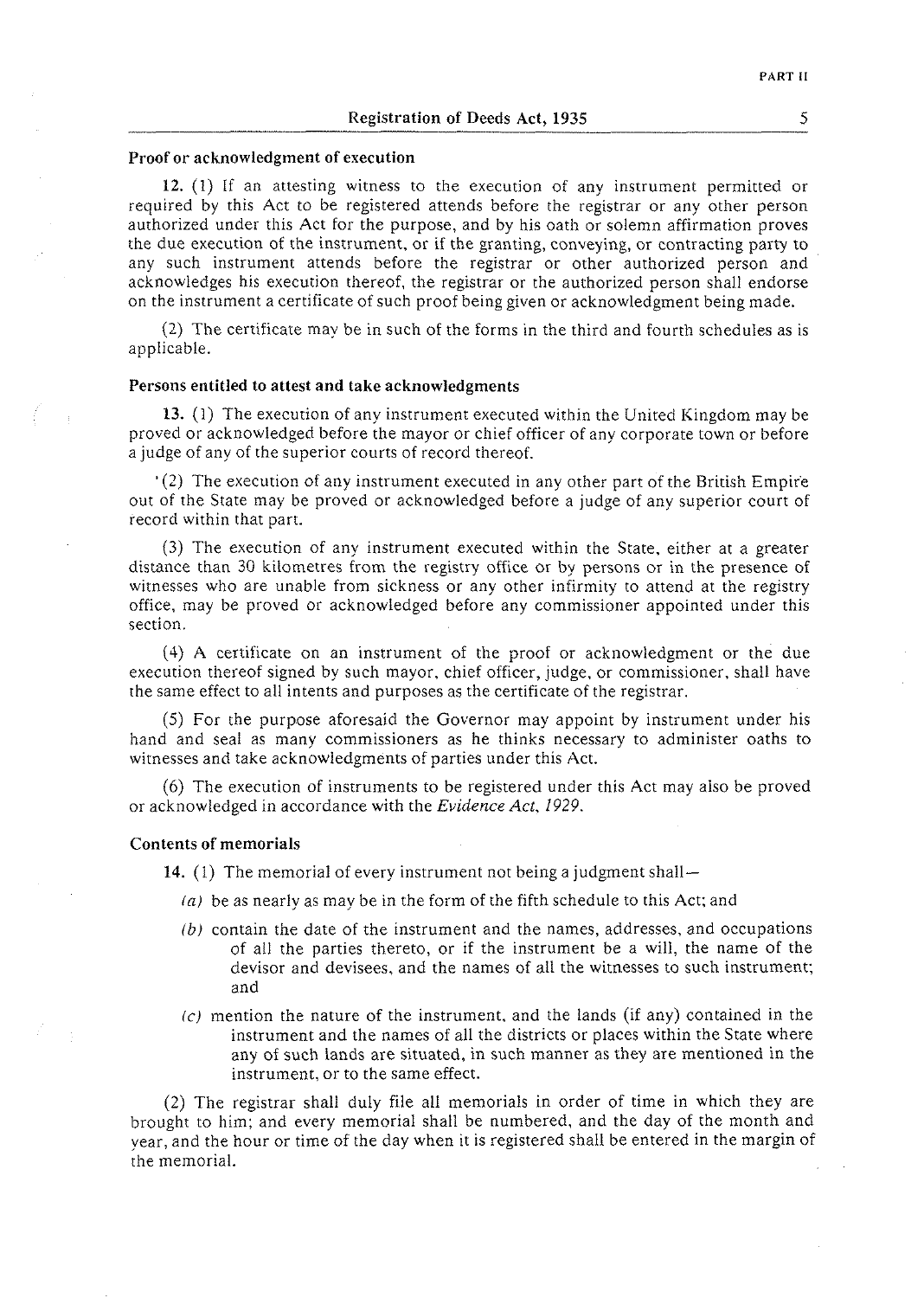#### *6* Registration of Deeds Act. **1935**

### Inaccurate memorials

**15.** If the registrar finds any inaccuracy in a memorial brought to him to be registered which he deems to be material, he may refuse to certify the memorial as correct; but he shall notwithstanding, if the party requiring the memorial to be registered so requests, file the memorial and do all matters required to be done by him relating thereto in the same manner as with respect to other memorials except certifying that it is correct; and the registration of the memorial shall have such effect only as the Supreme Court determines in any proceedings relevant thereto.

 $\bigodot$ 

### Registration of two or more writings affecting same land

16. If there are more instruments than one for making and perfecting any conveyance or security affecting the same land, it shall be a sufficient memorial and registration thereof if all the land and the districts or places wherein it lies are named or mentioned once only in the memorial of any one of those instruments, and a reference is made in the other memorials to the registered memorial that contains or expresses the parcels with directions how to find the registration of the same.

#### Time for registering instruments executed outside the State

17. Any deed, conveyance, or contract affecting land in South Australia but executed outside South Australia shall be deemed to have been registered on the day of the date thereof and shall have effect under this Part accordingly, if it is registered within the following period:-

- (a) in the case of an instrument executed in a State of the Commonwealth outside South Australia-three months from the date of the instrument:
- *(b)* in the case of an instrument executed outside any State of the Commonwealth-twelve months from the date of the instrument:

Provided that this section shall not alter the effect of the registration of any such instrument after the said period.

#### Time for registering wills

18. A will registered within six months after the death of a devisor dying within the State or within two years after the death of a devisor dying outside the State shall be as valid and effectual against subsequent purchasers, assurances, or judgments as if it had been registered immediately after the death of the devisor.

#### Time for registering wills where party disabled

**19.** If the devisee or person interested in the land devised by a will, is by reason of the contesting of the will or other inevitable difficulty without his wilful neglect or default disabled from registering it within the time prescribed by this Act, and a memorial is entered in the registry office stating such contest or impediment, within six months after the death of the devisor, if he died within the State, or within two years after the death of the devisor if he died outside the State, the registration of the will within six months next after his attainment of such will or probate thereof or removal of the impediment whereby he is disabled from registering it shall be a sufficient registration within the meaning of this Act.

#### Time for registering wills in case of concealment or suppression

**20.** Where any wili or devise is concealed or suppressed no purchaser for valuable consideration shall be defeated or disturbed in his or their purchase or of his or their debts by any title made or devised by such will unless the will is actually registered within three years after the death of the devisor.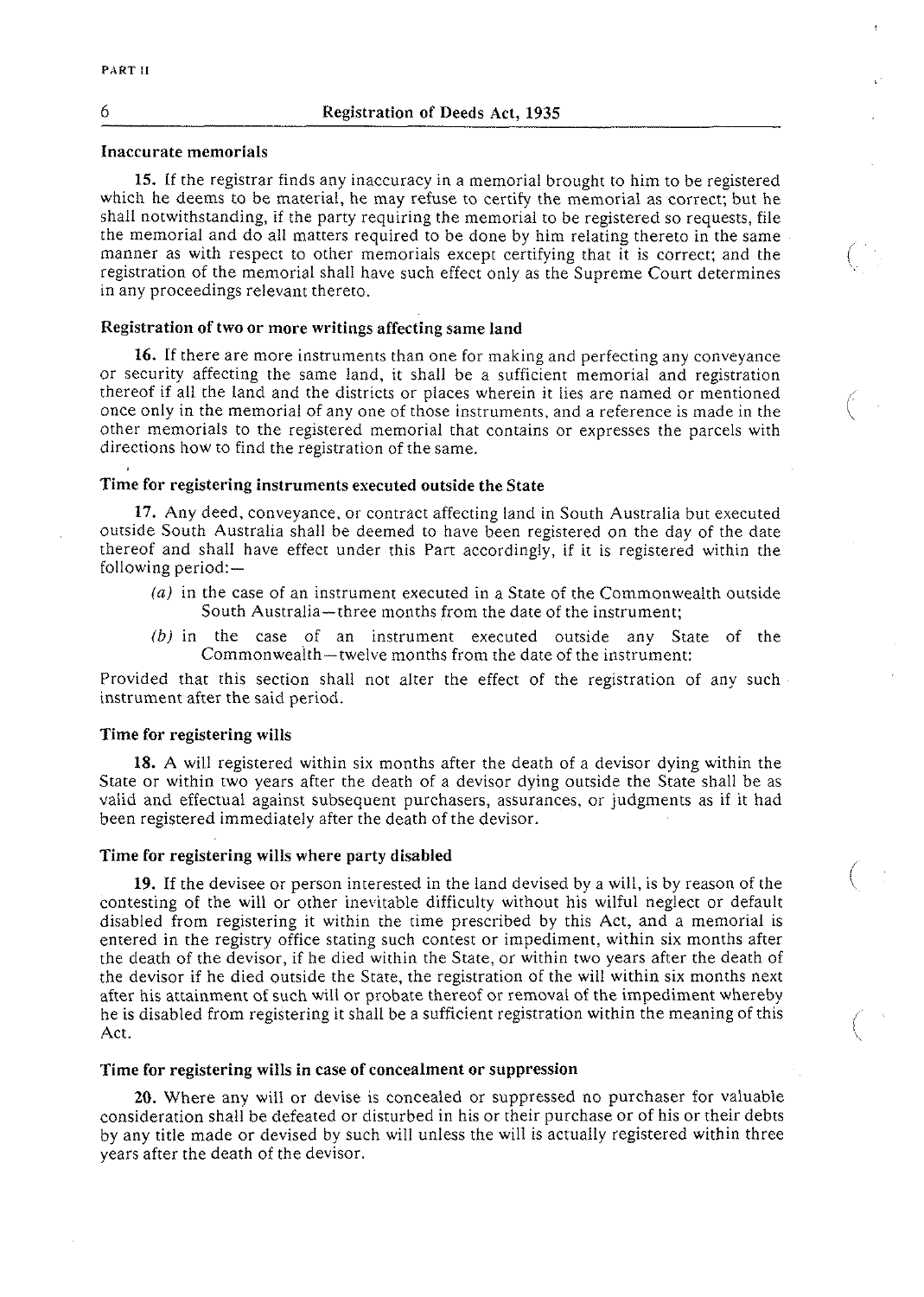#### Registration of judgments

**21.** (1) Every memorial of a judgment to be registered shail be in writing and shall contain the name of the plaintiff and the name, address, and occupation of the defendant, the sum thereby recovered, and time of the signing thereof, and shall be signed by the proper officer of the court where the judgment was entered or his deputy.

(2) Such signature shall be a sufficient warrant to the registrar to register the memorial and give the certificate mentioned in the next section.

#### Certificate of judgment

**22.** The registrar shall (if required) give a certificate in writing under his hand of the memorial of any judgment brought to him to be registered; and in such memorial and also in such certificate shall mention the day and hour when the memorial was registered: and such certificate shall mention the number and reference of the memorial.

## Discharge of mortgages and judgments

**.23.** If-

- *(a)* a certificate is brought to the registrar signed by the mortgagee under any registered mortgage or by his executors, administrators, or assigns or by the plaintiff named in any registered judgment, his executors, administrators, or assigns or by his attorney, or by the creditor mentioned in any registered warrant of attorney, or *cognovit nctionem,* or his executors, administrators, or assigns or his attorney, and in every case attested by two witnesses, whereby it appears that all moneys due upon the mortgage, judgment, warrant of attorney, or *cognovit actionem* have been paid or satisfied; and
- *lb)* one of the witnesses upon his oath or solemn affirmation before the registrar (who is hereby empowered to administer such oath or affirmation) proves such moneys to be satisfied or paid accordingly, and the signature of the certificate in the presence of both of the witnesses, or the mortgagee, plaintiff, or creditor, or his executors, administrators, or assigns attends before the registrar and (his identity being known to or proved upon oath or affirmation to the satisfaction of the registrar) acknowledges such moneys to be satisfied or paid and such certificate to be signed by him.

the registrar shall make an entry in the margin of the memorial of such mortgage, judgments, warrant of attorney, or *cognovit actionem* that it is satisfied according to such certificate, and in the entry shall refer to the certificate and shall afterwards number and file the certificate as a memorial in due order of time to remain upon record in the registry office.

#### Particulars of certificates

**24.** (1) Every such certificate shall contain the following particulars:

- *(a)* in case of a judgment the names, addresses, and occupations of the plaintiff and defendant, the time of the entering up or signing thereof, the sum thereby recovered and the date or dates of payment or other satisfaction of the amount *bonn fide* due thereon; and
- *(b)* In case of a mortgage the names, addresses, and occupations of the original parties, the date of the instrument, the sum thereby secured, and the time or times of payment or other satisfaction thereof.

(2) On the back of the verified certificate the registrar shall immediately endorse the date when it was received by him and the name and place of abode of the person proving it.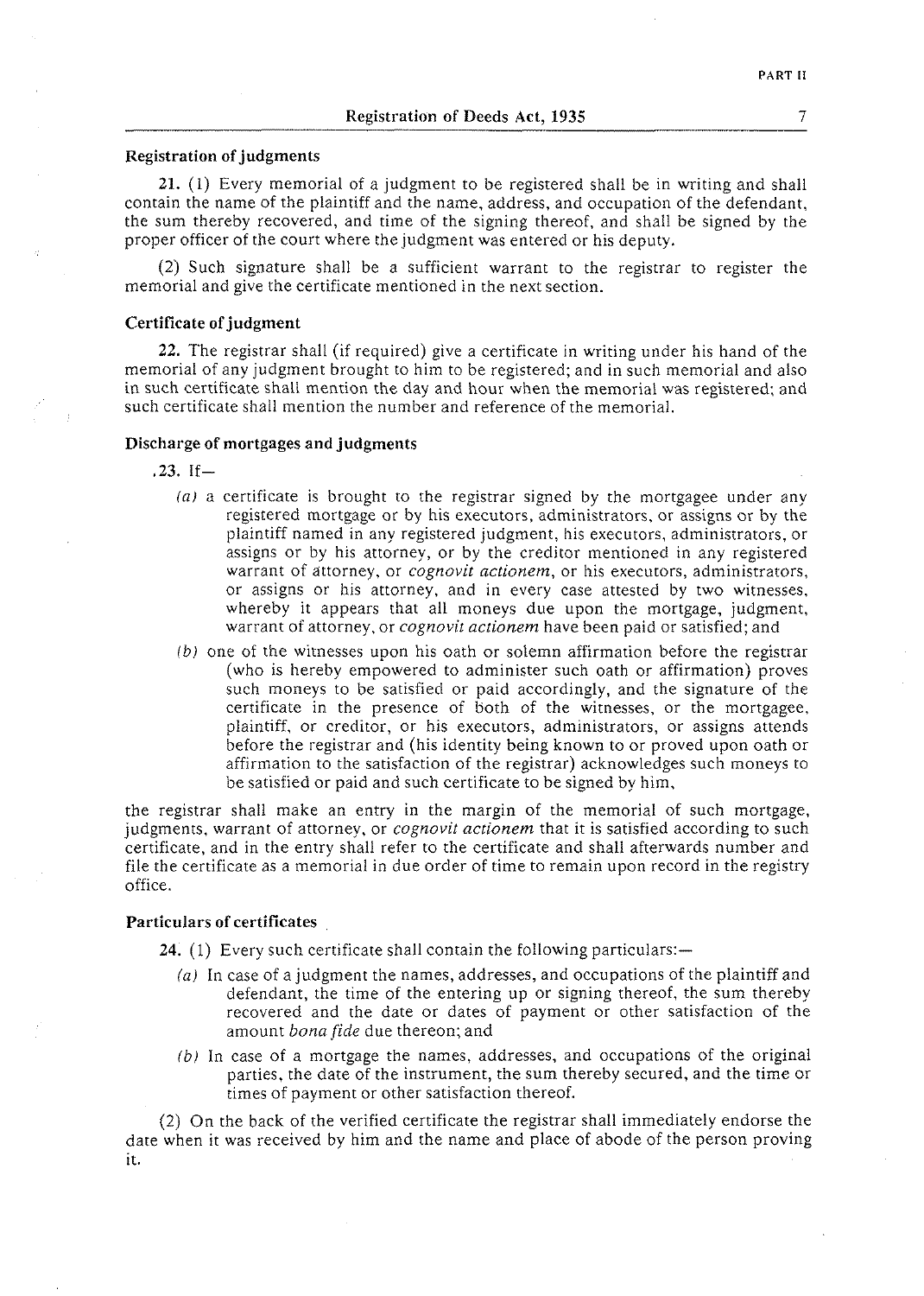#### Effect of certiiicate of discharge

25. (1) The entry, on the memorial of a mortgage, that that mortgage is satisfied, shall be sufficient evidence that the estate of the mortgagee in the land comprised in the mortgage is vested in the person entitled to the equity of redemption thereof, as from the day of the date of such entry, freed and discharged from the mortgage, and from the sum of<br>money thereby secured: Provided that it shall nevertheless be lawful to impeach such entry (C) and the money o by showing that the certificate to which the same refers has been obtained by fraud.

(2) The entry on the memorial of a warrant of attorney or **cognovit** *actionem* of the satisfaction of the amount due thereunder shall be accepted in all courts as sufficient evidence of the payment of the sum mentioned in the entry.

#### Provisions as to keeping memorials

26. (1) All memorials shall be bound up in the form of a book or books, or otherwise sufficiently secured in such manner and in such numbers as the registrar thinks fit, but in all cases according to the order of the numbers marked on the memorials.

 $\overline{\phantom{0}}$ 

(2) Every memorial shall be written on heavy quality hand made paper, as directed by regulations made under this Act, which paper shall be 540 millimetres long and 420 millimetres wide and shall have a margin of not less than 100 millimetres.

(3) No memorial shall be written upon (except as to any oath, certificate, or endorsement appointed by this Act) on more than one side thereof or nearer to the edge than 20 millimetres in any part, and no memorial written otherwise than in accordance with the preceding directions or having thereon any erasure or interlineation shall be received by the registrar into his office.

(4) Nothing in this section shall prevent a memorial from extending over more than one piece of parchment, vellum, or paper.

*(5)* The directions in this section with respect to the dimensions of memorials may be altered by any regulation made under this Act.

#### Index of memorials

**27.** (1) The registrar shall keep an index of all memorials, in which there shall be inserted, as regards wills the names of the devisors and devisees, and as regards other instruments the names of the parties thereto and an accurate reference to the appropriate number of the memorial to which each entry relates.

(2) Where the name of any party to an instrument is distinguished in the memorial thereof as a bare trustee only and not otherwise interested the words "trustee only" shall in the index relating to that memorial be written opposite to that party's name.

**(3)** In the index there shall be inserted the number and description of the section of land or town acre affected in part or whole by the instrument to which each memorial relates.

#### Proof of lost instrument **by** memorial

**28.** If any instrument is lost or destroyed by fire or accident the production of an office copy of the memorial thereof under the hand of the registrar shall on proof of the loss or destruction be accepted by the court wherein the copy is produced as evidence that such instrument contained the matters mentioned in the memorial and all covenants and provisos necessarily implied in an instrument of the like description.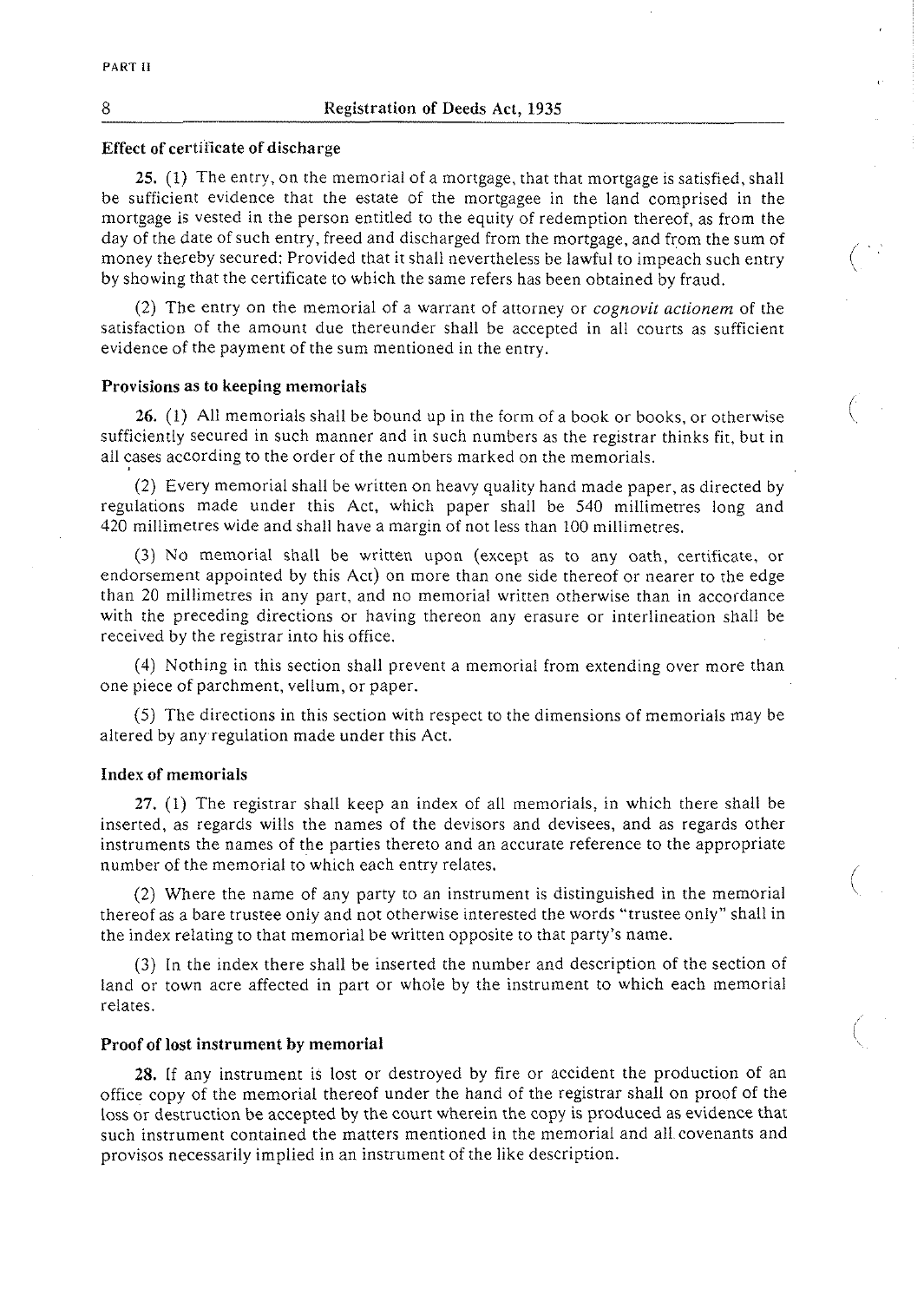#### **Registration of warrants of attorney**

**29.** (I) No judgment entered on a warrant of attorney or *cognovit actionem* shall be available against any assignee or creditor having a subsequent judgment against the party giving such warrant of attorney or *cognovit accionem* unless the warrant of attorney or *cognovit actionem* or the judgment thereon is registered or execution thereof is actually executed within fourteen days after it was given.

(2) For the purposes of such registration a memorial shall be brought to the registry office containing the particulars indicated in the sixth schedule and signed by one of the parties to such security.

#### **Registration not to affect construction of Instrument**

**30.** Except as provided in this Act nothing in this Act shall give any greater effect or other construction to any instrument registered in pursuance of this Act than would have been given to it if this Act had not been passed.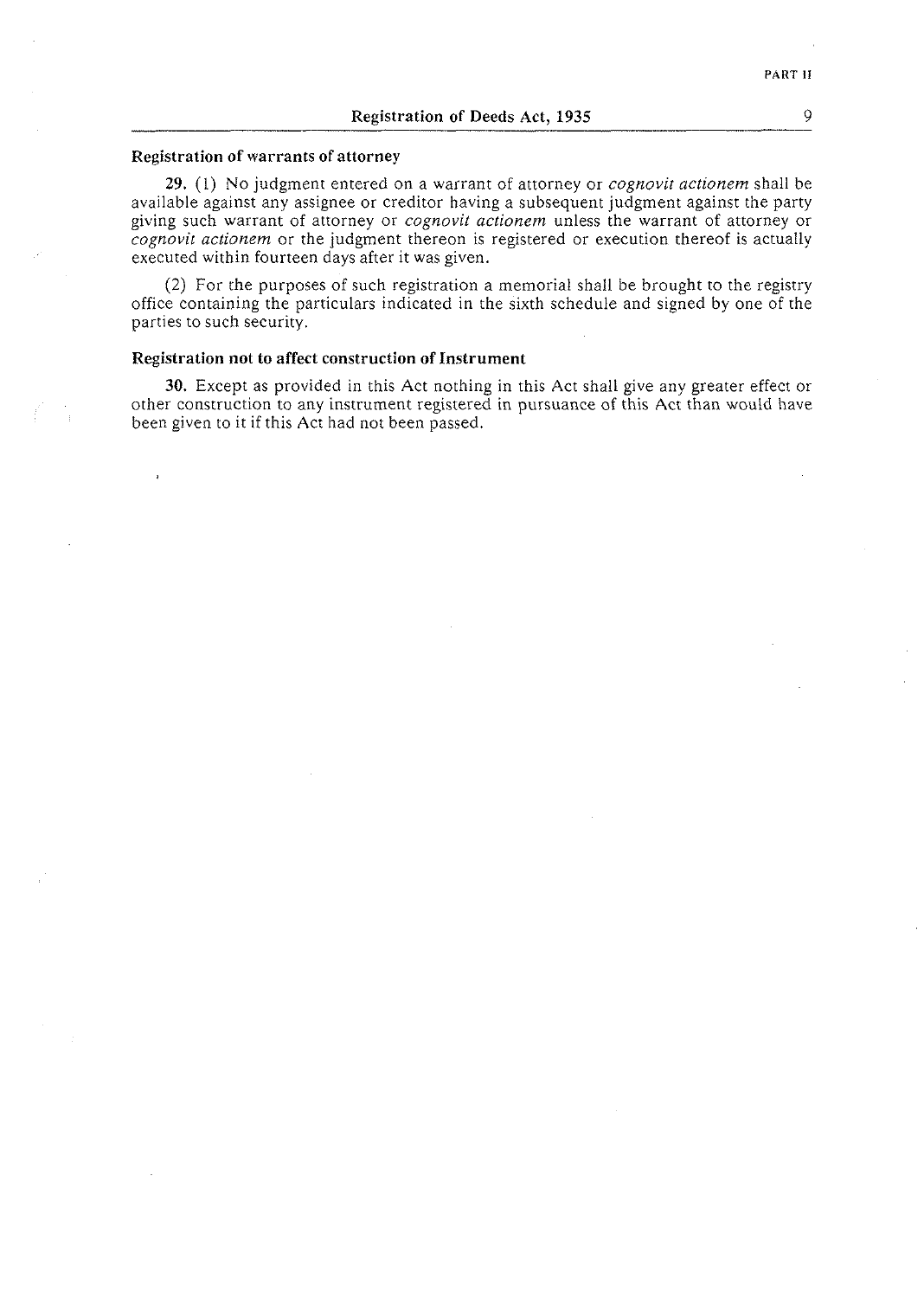## PART III

### DEPOSIT

## *Deposit of Documents affecring Land*

#### Deposit of documents affecting land

**31.** (1) Any person may deposit in the registry office and the registrar shall receive, for safe and perpetual custody and reference, any original or duplicate original deed, agreement, writing, assurance, map, or plan which relates to or affects or may affect land within the State or by which any legal or equitable title to such land may be manifested.

(2) The registrar shall immediately after the receipt of any such instrument number it with a distinguishing number and the year in which it is deposited, as, for example, "No. 1 of 1935", and shall give to the person depositing the instrument a memorandum of deposit in writing signed by the registrar, and in the form in the seventh schedule.

(3) The registrar shall carefully and securely keep every insrrument deposited under this section in the registry office placed in numerical progressive order according to the year in which it was received.

(4) The registrar shall produce, at the registry office, any instrument deposited under this section to any person requiring such production, and allow him to inspect such insrrument.

(5) The registrar shall, when required, give to any person an attested or unattested copy of or extract from any instrument deposited under this section.

(6) Nothing in this Act shall interfere with or prevent the registrar or any special agent of the registrar from producing in any court any instrument deposited under this section, when required by law to do so.

#### Production of deposited documents

**32.** It shall not be necessary for any person deriving or manifesting title under or by virtue of any instrument deposited under this Part, to furnish any attested or other copy thereof to any purchaser, mortgagee, or other person whomsoever, nor to enter into any covenant to produce such instrument for any purpose whatsoever.

#### Inspection of deposited documents

**33.** Any person desirous of manifesting his title to any land in relation to which any instrument has been deposited, may, but at his expense, require the person to whom or for whose satisfaction the title is to be manifested, or the solicitor or counsel of that person, to attend at the registry office, and there inspect any such instrument in verification of such title, or the abstract thereof.

#### Certified copies and duplicates of deposited deeds

**34.** (1) Any person may bring or send to the registry office any duplicate original instrument or any copy or copies of any instrument which has been deposited in the registry office, in order that it may be compared with the deposited originals.

(2) Thereupon the registrar shall compare the instrument so brought or sent; and in case of variance, the instrument shall be corrected, so that it may be a true copy of the deposited original thereof in all respects, and the registrar shall, in every such case, write on the instrument and sign a certificate stating that such instrument is a true and correct copy of the original thereof deposited, and if the duplicate original or copy is written on more than one sheet of parchment or of paper, the registrar shall sign each sheet with his name prescribing the word "correct".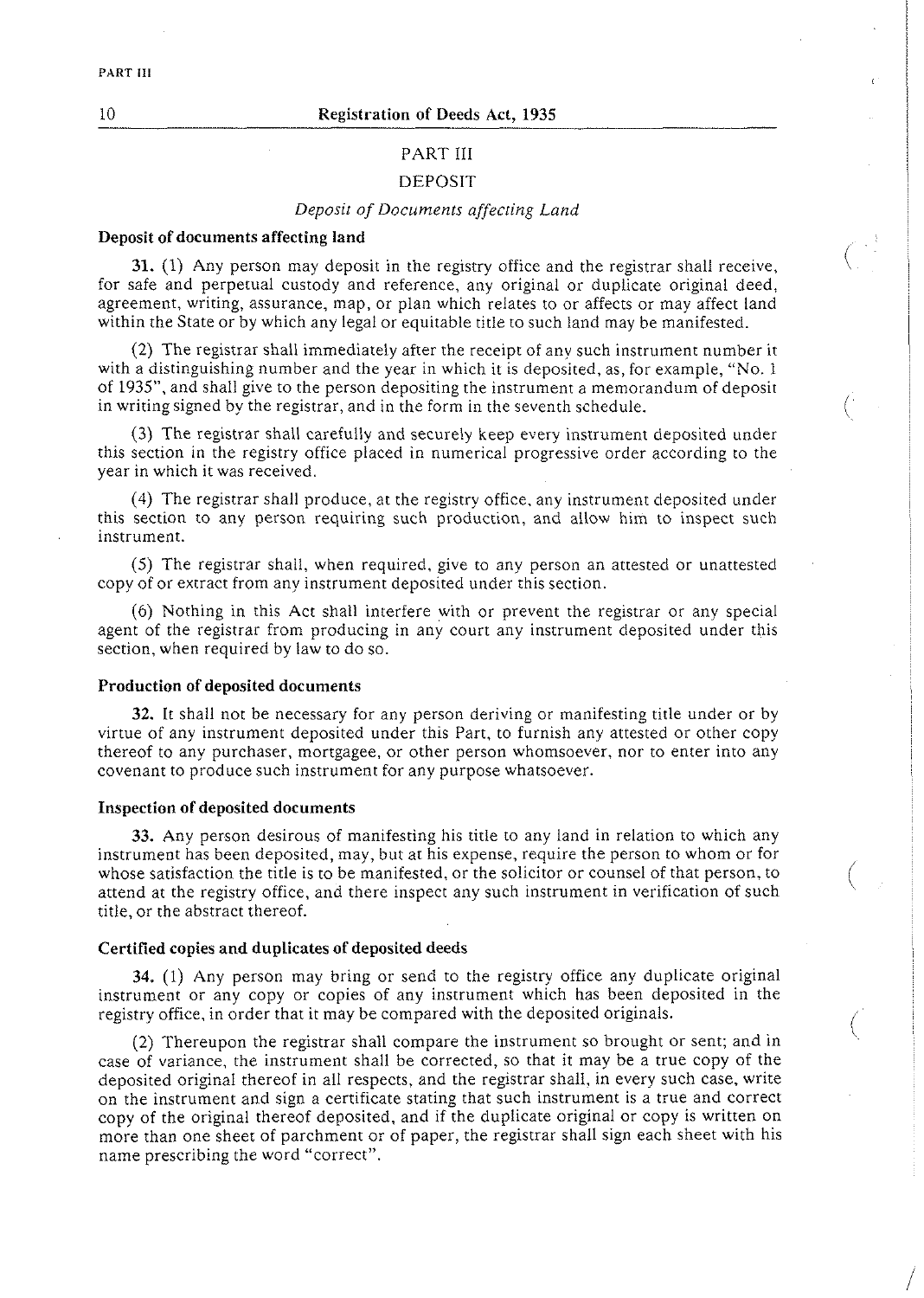**(3)** Every instrument so certified shall, in all cases, be evidence that another part or the original instrument has been deposited in the registry office, and contains the number and year of deposit specified in the instrument certified.

#### Protection to persons acting under registered and deposited power of attorney

35. (1) Where any power of attorney has been registered under Part **I1** of this Act, and also deposited under this Part, no act done in the execution of the power thereby given shall be invalid by reason only of the revocation of that power by the death of the donor thereof or otherwise, unless notice of such revocation has been given to the satisfaction of the registrar, and a memorandum of the notice has been entered by him in the memorial of such power of attorney.

*(2)* The registrar is hereby required to receive such notice and to enter a memorandum of it in the margin of the index of the registration of the power of attorney to which the same refers.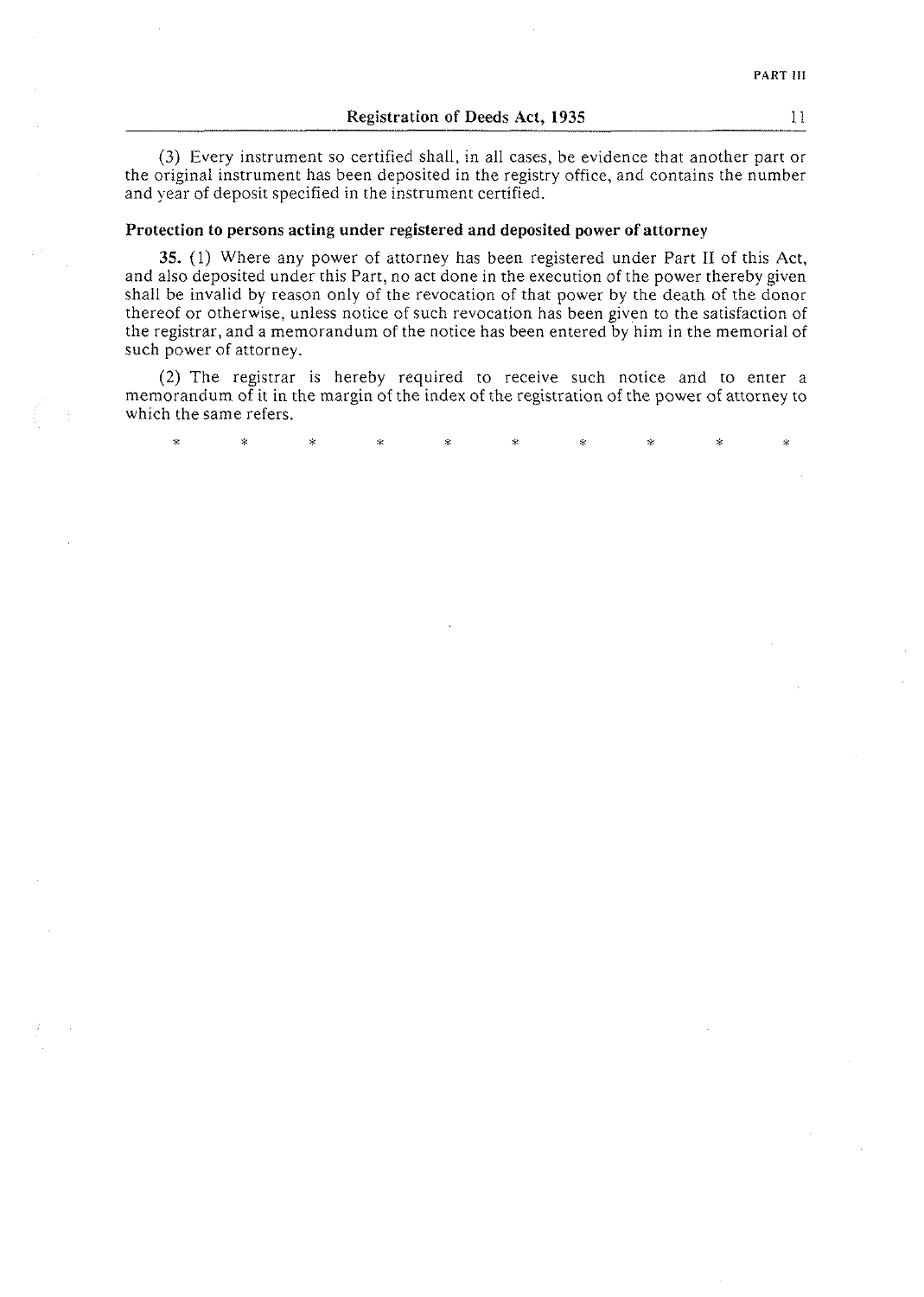#### PART IV

#### ENROLMENT

## Enrolment of instruments for proof

*36.* (1) Any instrument registered under this Act may be enrolled in the manner prescribed by this section.

(2) The party desiring to enrol any instrument shall produce at the registry office the original instrument with a full and correct copy thereof.

(3) If the due execution of the instrument is proved to the satisfaction of the registrar by an attesting witness, or is acknowledged before the registrar by the granting, conveying, or contracting parties, the registrar shall examine and compare the copy with the original instrument; and if he finds the copy correct shall endorse on the instrument and the copy a certificate of enrolment specifying-

- (a) the time when the copy was delivered to be enrolled:
- *(b)* the name and place of abode of the person proving or acknowledging the execution of the instrument,

 $\left(\frac{1}{2}\right)$ 

 $\Big($ 

and shall sign those certificates.

(4) The registrar shall thereupon cause the copy to be enrolled in his office and bound up in the form of a book or otherwise filed and sufficiently secured in such manner and in such numbers as is directed by regulations made under this Act.

(5) The registrar shall mark the reference number and the time of enrolment on the margin of the memorial of the instrument enrolled.

(6) Every copy enrolled under this section shall be on parchment or paper of such quality and such dimensions as is directed by regulations made under this Act.

(7) The enrolment of a land grant executed on behalf of the Crown shall be valid although there is no proof by an attesting witness, or acknowledgment by the granting party, of the execution of that land grant.

#### Production of enrolled instruments

**37.** When any copy of any original instrument is enrolled under this Act it shall not be necessary upon the sale or other disposition of any part of the property therein named for any party to enter into any covenant for the production of the original instrument or to furnish any attested or other copy thereof.

#### Enrolment of wills

**38.** A will shall be deemed to be duly enrolled if the probate of the will or letters of administration with the will annexed or any exemplification of such probate or letters is produced for enrolment and a copy thereof is duly enrolled under this Part.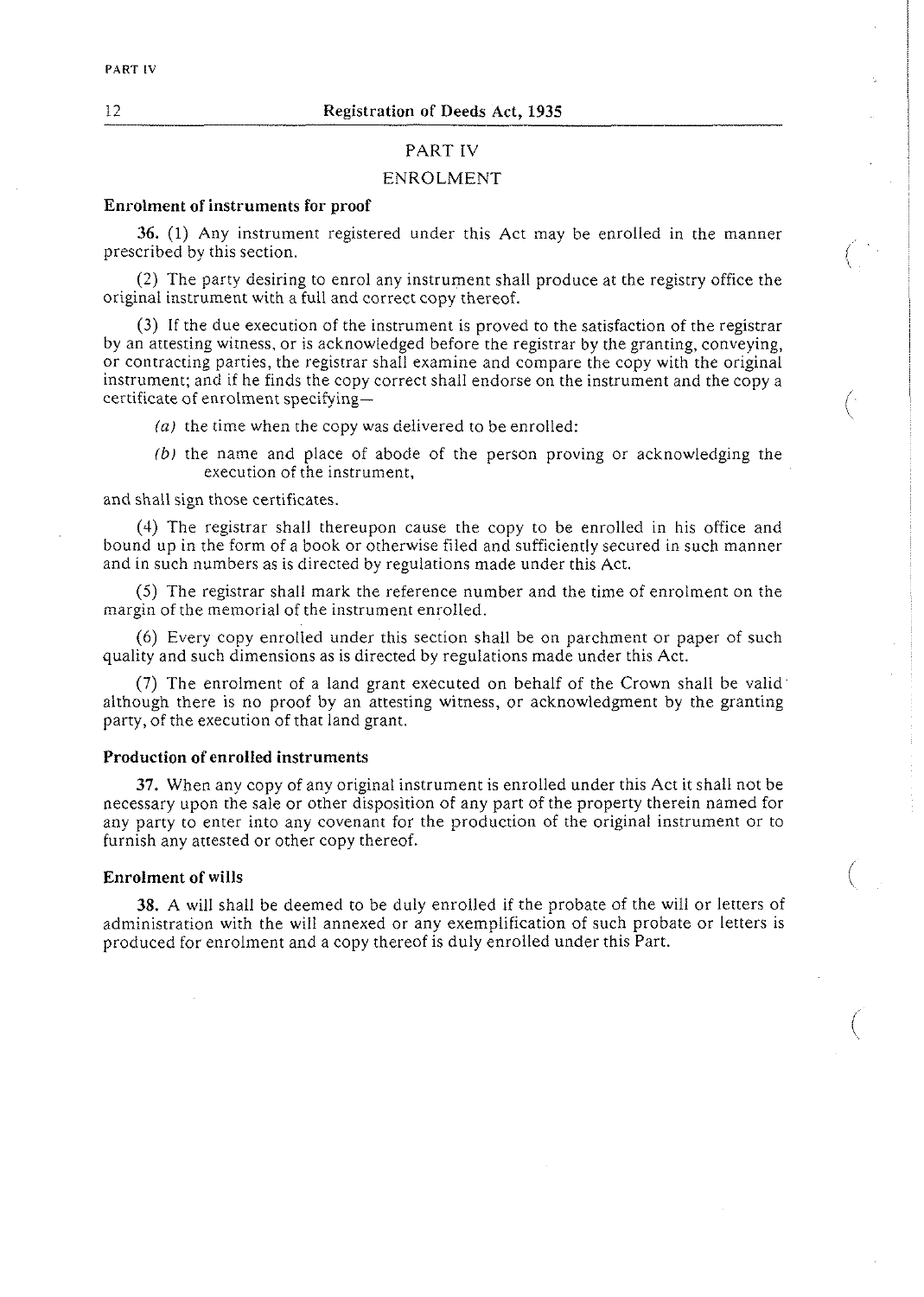### PART V

### GENERAL PROVISIONS

#### Effect of enrolment and deposit

**39.** Whenever any person has entered into a covenant for the production of any instrument, and such instrument has been enrolled or deposited, such subsequent enrolment or deposit shall release the person so having covenanted as aforesaid from all liability to produce the instrument so enrolled or deposited.

#### Amendment of errors

**40.** (1) If the registrar is satisfied that a description of land contained in an instrument deposited or enrolled under this Act is erroneous or inadequate, the registrar may amend the instrument to correct the error or inadequacy.

(2) If the registrar amends an instrument under this section, a note of the amendment, and of the date on which it was made, will be made on the instrument.

(3) A reference in this section to a description of land extends to a delineation of land by map or plan.

#### Searches

**41.** The registrar shall, at such hours as may by regulations in that behalf be prescribed, make and permit to be made searches in the registry office and give such office copies and certificates as may be necessary.

 $\dot{\mathbf{x}}$ 

#### Forgery, etc.

**43.** (1) If any person forges, counterfeits, erases. alters, or clefaces any memorial, certificate, or instrument deposited or enrolled under this Act with intent to injure or defraud any other person, he shall be guilty of felony, and be sentenced to be imprisoned for any period not exceeding four years.

(2) If any person at any time wilfully makes a false oath or affirmation before the registrar or before any commissioner or other person appointed under this Act in any of the cases herein mentioned he shall be guilty of perjury, and be liable to be imprisoned for any term not exceeding three years.

#### Evidentiary effect of registrar's certificate

**44.** (1) Subject to subsection (2)—

- (a) the mere production of a certificate on any instrument required to be registered under this Act shall, if the certificate appears to be signed by the registrar and certifies the proof of the due execution of the instrument, be conclusive evidence in every court of the due execution of the instrument:
- $(b)$  the mere production of a certificate on any memorial of any such instrument shall, if the certificate appears to be signed by the registrar and certifies the correctness of any matters which are specified in such memorial and are required by this Act to be so specified, be conclusive evidence of the correctness of the memorial of that instrument:
- (c) when an instrument has been enrolled under this Act an office copy certified by the registrar to be a true copy examined with the enrolled copy shall be in all courts sufficient evidence of that instrument and of matters 'endorsed thereon.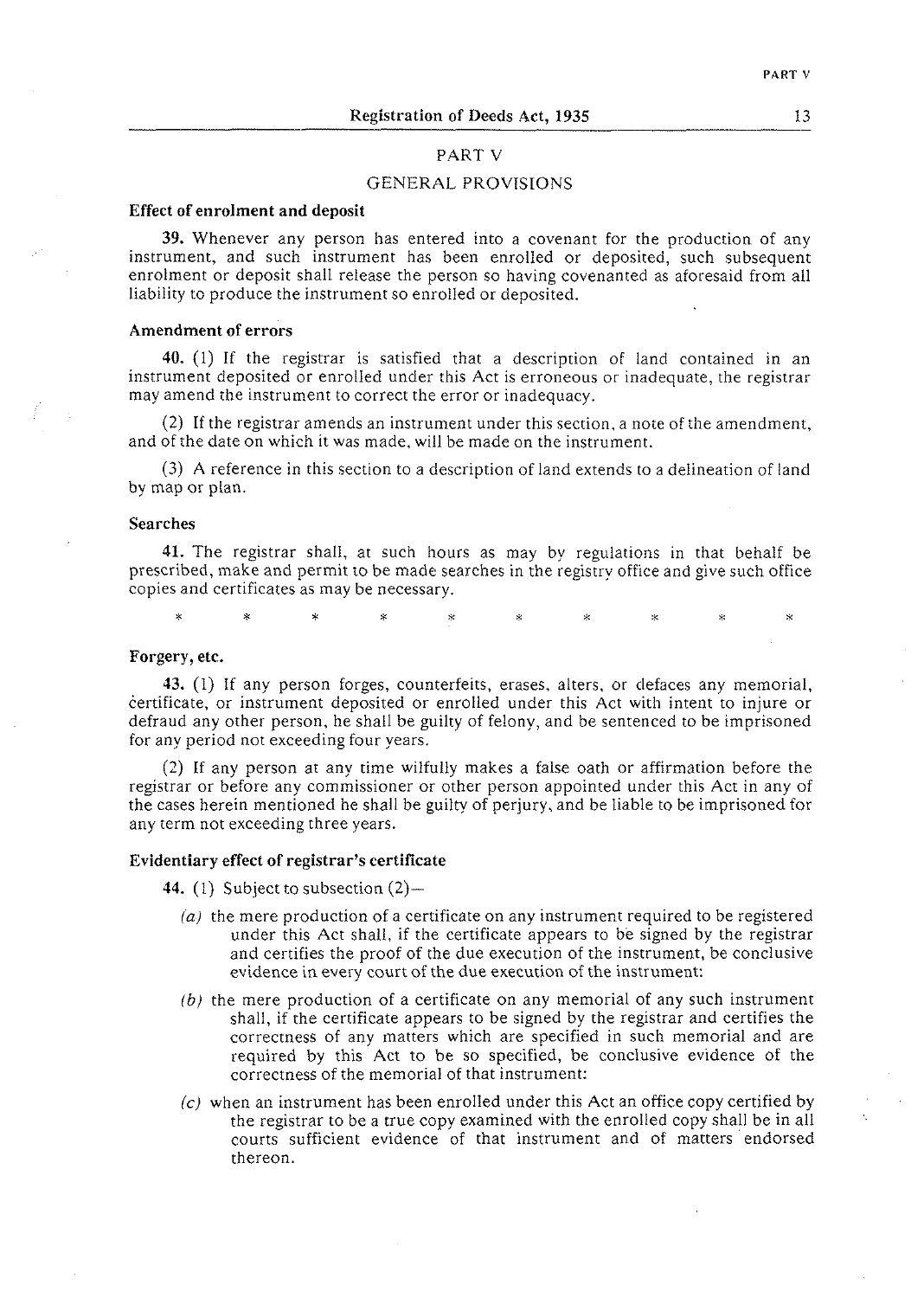#### 14 Registration of Deeds Act, **1935**

(2) When any instrument, memorial, or office copy is produced under subsection (1) of this section the party against whom it is produced may give notice by his pleading or otherwise to the satisfaction of the court that he intends to dispute the execution of the instrument or the truth of the memorial, copy, or certificate on the ground of fraud, forgery, or other cause of a like nature, for example, insanity, imbecility, or duress of the person whose execution of or signature to a document is disputed; and the onus of proving such fraud, forgery, or other cause shall in the first instance lie on the party giving the notice.

#### Regulations

45. (1) The Governor may make such regulations as are contemplated by this Act, or as are necessary or expedient for the purposes of this Act.

(2) Without limiting the generality of subsection (I), fees (including differential fees varying according to factors stated in the regulation) may be prescribed by regulation. \x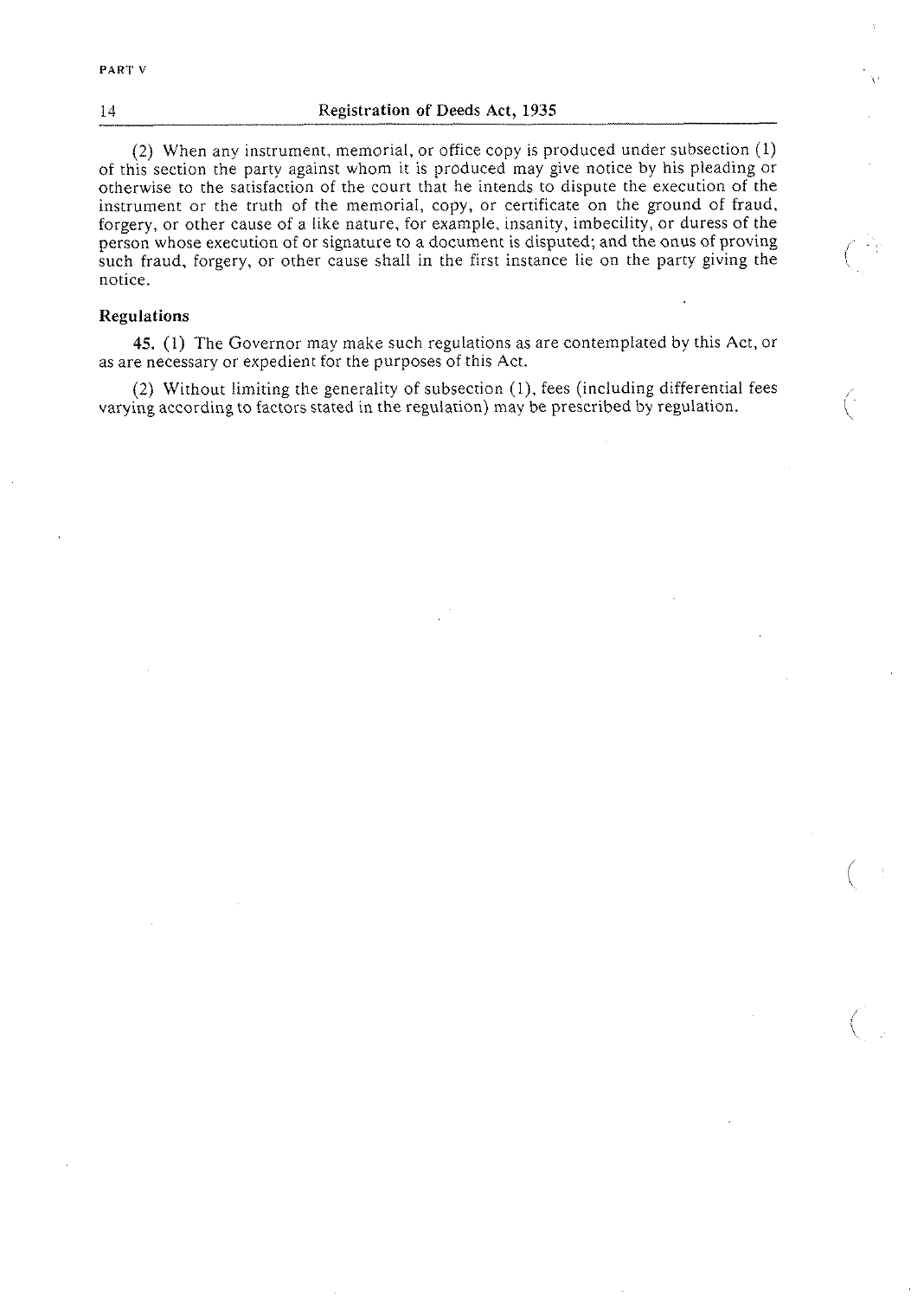# SCHEDULES

## THE FIRST SCHEDULE

#### ACTS REPEALED

| No. and Year of Act | Title of Act                                                                                                                                                                                                     |  |  |
|---------------------|------------------------------------------------------------------------------------------------------------------------------------------------------------------------------------------------------------------|--|--|
| No. 8 of 1841-2     | An act to provide for the Registration of Deeds, Wills, Judgments, Conveyances, and<br>other Instruments.                                                                                                        |  |  |
| No. 12 of 1842 3    | An Act to amend an Act for the Registration of Deeds, Wills, Judgments, Conveyances<br>and other instruments.                                                                                                    |  |  |
| No. 19 of 1852      | An Act to amend an Act to provide for the Registration of Deeds, Wills, Conveyances,<br>and other Instruments.                                                                                                   |  |  |
| No. 22 of 1853      | An Act to provide for the deposit of Deeds, Agreements, Writings, and Assurances, Maps,<br>and Plans, relating to Hereditaments in the Province of South Australia, and for other<br>purposes therein mentioned. |  |  |
| No. 19 of 1854      | An Act to amend the Law relating to Registration, Enrolment, and Deposit of Wills, and<br>other Deeds and Instruments.                                                                                           |  |  |
| No. 23 of 1855-6    | An Act to amend the Law relating to the Registration of Land Grants, and to provide for<br>the prepayment of Registration Fees chargeable thereon.                                                               |  |  |
| No. 15 of 1858      | An Act to establish the validity of certain Registrations under the Act No. 23 of 1855-6.                                                                                                                        |  |  |
| No. 2 of 1865       | An Act to repeal "The Registration and Deposit of Assurances Acts", and for other<br>purposes.                                                                                                                   |  |  |
| No. 1336 of 1918    | Registration of Deeds Act Amendment Act, 1918.                                                                                                                                                                   |  |  |

THE SECOND SCHEDULE

#### FORM OF CERTIFICATE TO BE ENDORSED ON THE INSTRUMENT REGISTERED

Received into the General Registry Office for the State of South Australia this<br>of at at o'clock in the a memorial of the within instrument which<br>memorial has been examined by meand found to be correct and is registered [h

A.B. Registrar-General of Deeds

[NOTE-If the registrar thinks the memorial incorrect the part that states it to be correct must be omitted.]

#### THE THIRD SCHEDULE

I certify that of this day of make oath before<br>me that he was present with whose name appears on this deed as an attesting witness thereof and did<br>within mentioned sign seal and deliver the same in the presence of the said him the said

Signed

A.B. Registrar-General of Deeds or C.D. Commissioner

#### THE FOURTH SCHEDULE

#### CERTIFICATE OF ACKNOWLEDGMENT **BY** CONVEYING PARTIES

and I certify that the above-named came before me this **day** of acknowledged that the within deed of bargain and sale and release (as the case may be) was duly executed by him. Given under my hand this day of

> A.B. Registrar-General of Deeds or C.D. Commissioner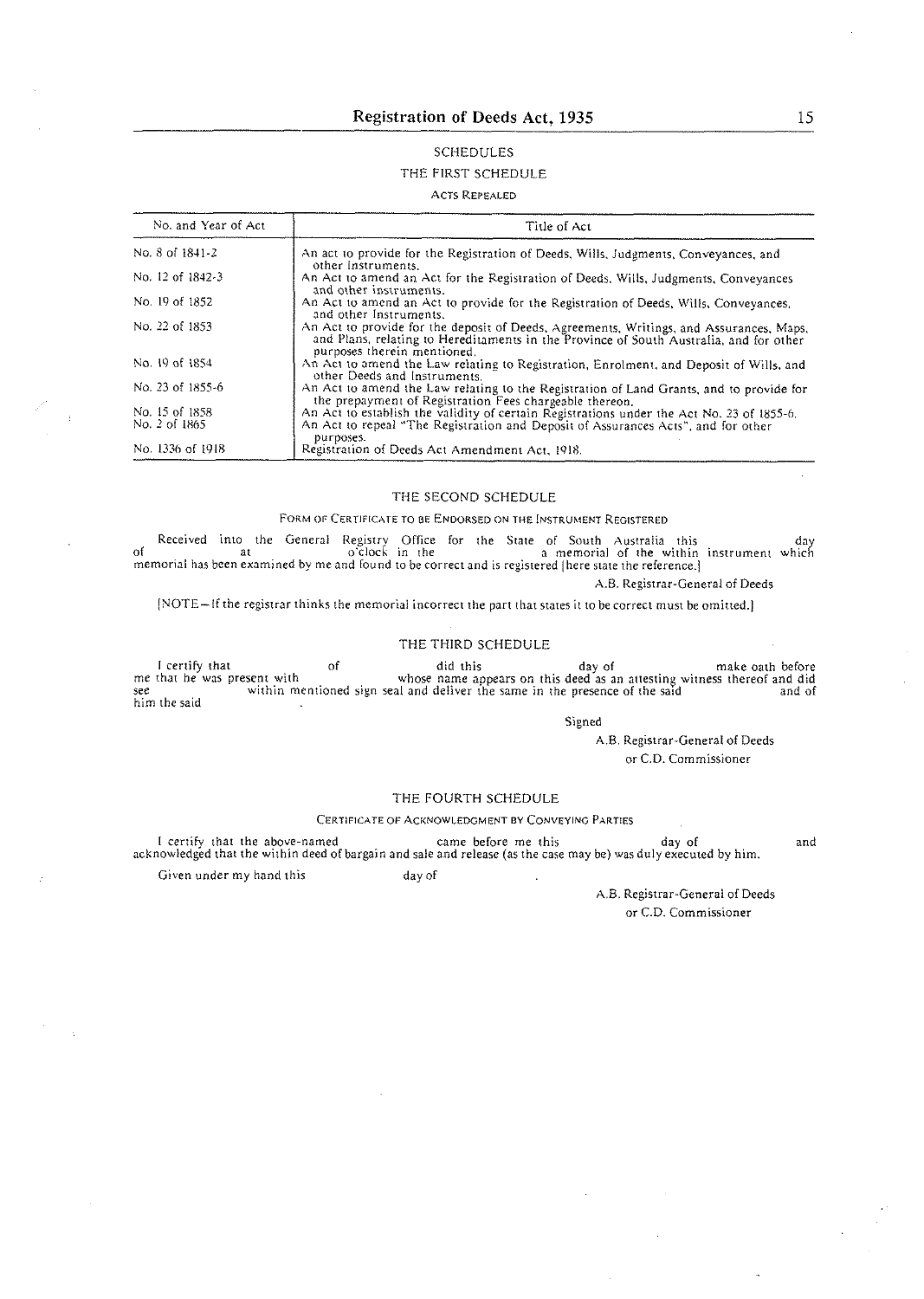|                         | Particulars<br>Any other<br>the case<br>require<br>may                                                 | George Jones of<br>are the same as<br>George Jones is<br>register) which<br>the said James<br>are mentioned<br>the second and<br>Thos. Smith of<br>registered No.<br>this memorial<br>deed has been<br>therein called<br>purporting to<br>the first part,<br>Geo. Jones by<br>mentioned in<br>treter to the<br>because the<br>third part a<br>said Henry<br>May of the<br>whereof is<br>The parcels<br>memorial<br>cancelled<br>in a deed<br>be made<br>between<br>mistake |
|-------------------------|--------------------------------------------------------------------------------------------------------|----------------------------------------------------------------------------------------------------------------------------------------------------------------------------------------------------------------------------------------------------------------------------------------------------------------------------------------------------------------------------------------------------------------------------------------------------------------------------|
| <u>יינוניטיים ויינו</u> | Mortgage) consideration<br>(If a Conveyance or<br>Or if a lease the<br>amount of rent<br>and how paid. | dollars were paid in cash (or if<br>a lease) five hundred dollars<br>goods sold before the date of<br>Ten thousand dollars whereof<br>the deed) and five thousand<br>George Jones to Thomas<br>Smith for money lent (or<br>five thousand due from                                                                                                                                                                                                                          |
|                         | Description of the property<br>conveyed                                                                | 10 hectares (be the same more or<br>less) being parcel of section 80,<br>All that piece of land containing<br>district C in the Provincial<br>on the north by<br>on the south by<br>Survey bounded<br>on the west by<br>on the east by                                                                                                                                                                                                                                     |
|                         | Instrument <sup>.</sup><br>Nature of                                                                   | commencing<br>on the first day<br><b>Thomas Smith</b><br>conveyance in<br>fee or lease for<br>with power of<br>Mortgage in fee<br>of Dec., 1972<br>to the said<br>21 years<br>sale or                                                                                                                                                                                                                                                                                      |
|                         | Names of<br>Witnesses                                                                                  | Wise, clerks to<br>Messrs. Smart<br>William Tripp<br>and James<br>& Wilson                                                                                                                                                                                                                                                                                                                                                                                                 |
|                         | Names of<br>Parties                                                                                    | Jones of Currie<br>first part,<br>Thomas Smith,<br>Street, in City<br>the third part<br>gentleman of<br>May, of Sturt<br>grocer of the<br>Henry George<br>of Adelaide,<br>baker of the<br>second part<br>and James<br>of Grenfell<br>aforesaid,<br>Street, in<br>Street, in<br>Adelaide,<br>Adelaide<br>aforesaid                                                                                                                                                          |
|                         | Instrument<br>Date of                                                                                  | thousand nine<br>First day of Dec<br>in the year of<br>our Lord one<br>hundred and<br>seventy-two                                                                                                                                                                                                                                                                                                                                                                          |
|                         |                                                                                                        | was received into<br>the forenoon and<br>eleven o'clock in<br>this sixth day of<br>Registry Office<br>This memorial<br>Dec. 1972, at<br>the General<br><b>is</b> entered                                                                                                                                                                                                                                                                                                   |

THE FIFTH SCHEDULE

**MEMORIAL** 

# 16 **Registration of Deeds Act, 1935**

 $\frac{1}{2}$ 

 $\Omega$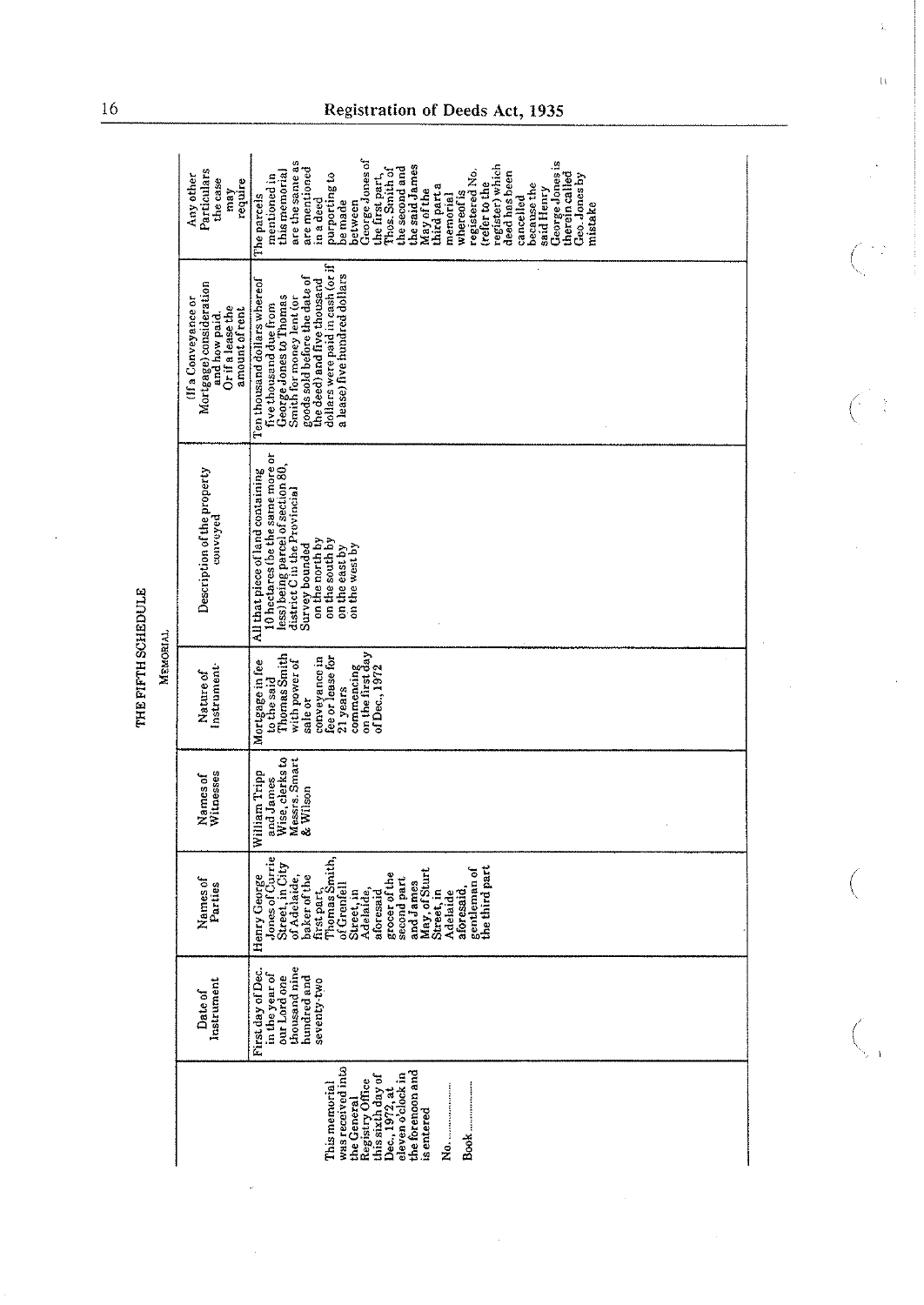## THE SIXTH SCHEDULE

| Nature of<br>Instrument | By Whom Given                                         | To Whom Given                                  | Amount for which the security is given<br>and the consideration thereof                                                                                           |
|-------------------------|-------------------------------------------------------|------------------------------------------------|-------------------------------------------------------------------------------------------------------------------------------------------------------------------|
| Warrant of<br>Attorney  | James Williamson of Sturt<br>Street Adelaide optician | William Wise of Islington<br>Village plasterer | \$400 for principal and interest due on a<br>bill of exchange drawn by the said<br>William Wise upon and accepted by the<br>said James Williamson and now overdue |

#### THE SEVENTH SCHEDULE

Memorandum-A deed (or an agreemeni. or writing. as the case may be), dated (here insert date), between or under the hand and seal of, or purporting to be (as the nature of the case may require), or a map or plan of (here insert date of deposit).  $\frac{1}{2}$  day of (here insert date of deposit). receivid into-the General RGistry Office ior the State of ~ouih~Australia for deposii. and the same is depb;i&d accordingly. and marked "No. of ." (here insert number and year).

 $\dot{\mathbf{x}}$ 

ż

 $\dot{\mathbf{x}}$ 

 $\dot{\mathbf{r}}$ 

(Signed) Registrar-General or Deputy Registrar-General of Deeds

\* \*

 $\hat{\mathbf{x}}$ 

k.